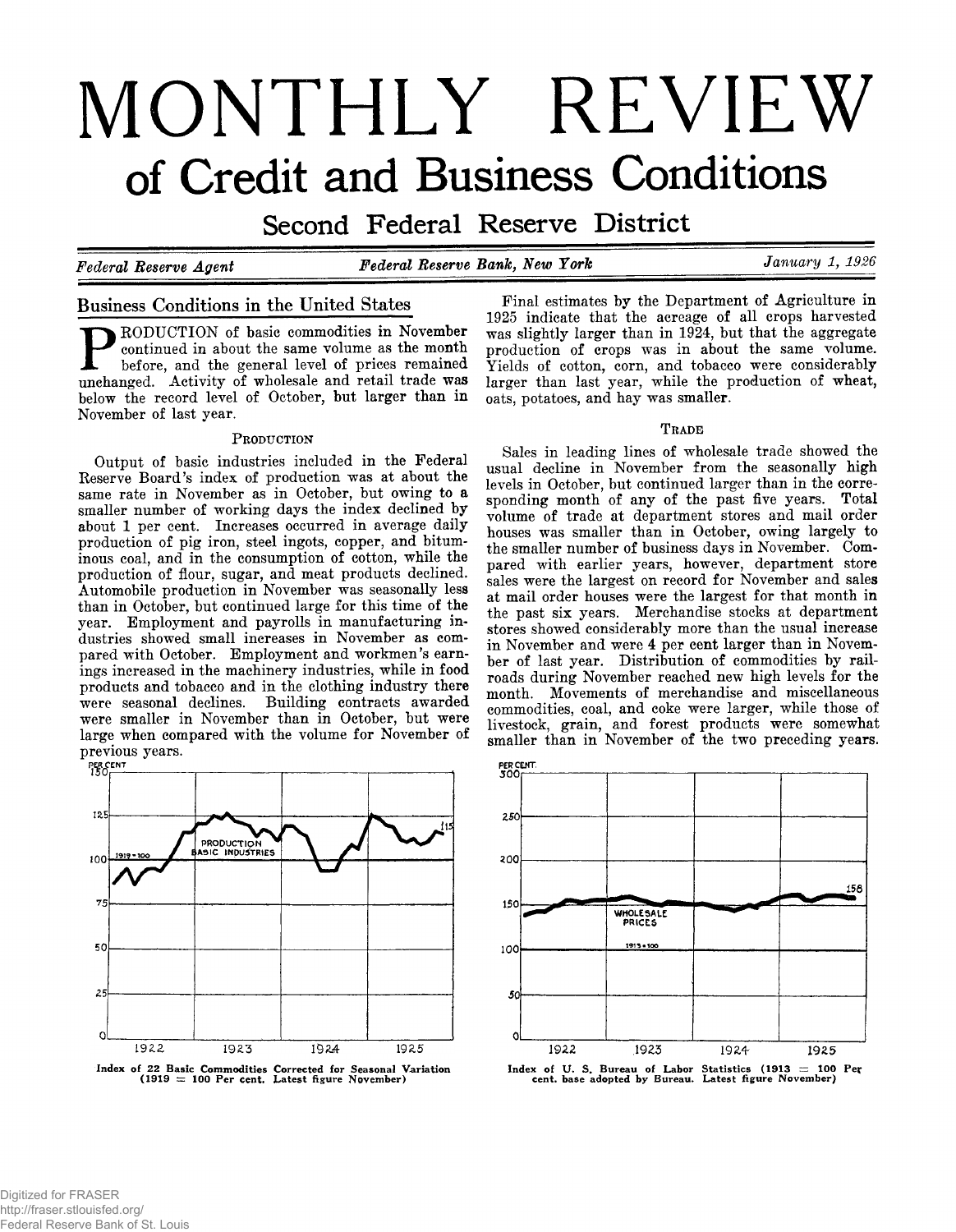

#### PRICES

Wholesale prices, according to the index of the Bureau of Labor Statistics, remained the same in November as in October. Prices of livestock, meats, and cotton goods declined, but these decreases were offset in the general averages by advances in the prices of grains, fuel, lumber, and rubber. In the first three weeks of December prices of wheat, flour, and hardwood lumber were slightly higher than in November, while quotations on cattle, cotton, coke, copper, and hides were lower.

#### BANK CREDIT

At member banks in leading cities the volume of credit outstanding on December 9 was near the high level reached early in November. Loans for commercial and agricultural purposes declined somewhat during the period, and there was also a decrease in the banks' security holdings; continued growth of loans on securities, however, was sufficient to offset these reductions and the total of loans and investments remained practically unchanged.

At the Reserve Banks the seasonal demand for currency and credit resulted in an increase of total bills and securities in December to the highest level in nearly four years. This increase in Reserve Bank credit in use has been in the form of discounts for member banks, as the volume of purchased bills held changed but little between the middle of November and the middle of December, and holdings of United States securities also remained constant, except for a temporary increase connected with Treasury financing on December 15. Money in circulation increased by \$71,000,000 between November 1 and December 1 and the continued demand for currency in December was reflected at the Reserve Banks both in increased Federal Reserve note circulation and in a decline in cash reserves.



#### Money Market

The principal developments affecting the money market in this district during December were the currency requirements of the holiday retail trade, preparations for the first-of-the-year disbursements, and the usual Treasury operations over the quarterly tax period. Reflecting chiefly the first two influences call money rose to 5 per cent for most of the month and during the last few days touched 6 per cent, while the total earning assets of the New York Reserve Bank averaged substantially above the levels of November.

Government operations throughout the country during the month included the redemption of about \$480,000,000 certificates and notes, payment of approximately \$78,000,000 interest on the public debt, sale of approximately  $$450,000,000$  new  $3\frac{3}{4}$  per cent certificates, and collection of the fourth instalment of income taxes. In addition, the British Government paid \$92,310,000 in United States securities to this Government in discharge of interest and principal instalments due on its debt, and small cash payments were made by Czecho-Slovakia, Belgium, Finland, Poland, Hungary, and Lithuania.

As customary at tax payment periods the funds disbursed in this district by the Treasury on the 15th greatly exceeded collections here and necessitated the usual temporary advance by the Reserve Bank pending the collection of tax checks and transfer of funds from other districts. Owing, however, to the fact that excess supplies of funds were partially absorbed by a reduction in other forms of Reserve Bank assets call money rates eased only to  $4\frac{1}{2}$  per cent, and later reverted to 5 and 6 per cent as tax checks were collected, funds were withdrawn to other districts, and currency requirements continued.

With few exceptions, other money rates were generally steady in December. Over-the-counter rates of representative New York City banks averaged somewhat higher and open market commercial paper appeared slightly firmer, though rates for prime names continued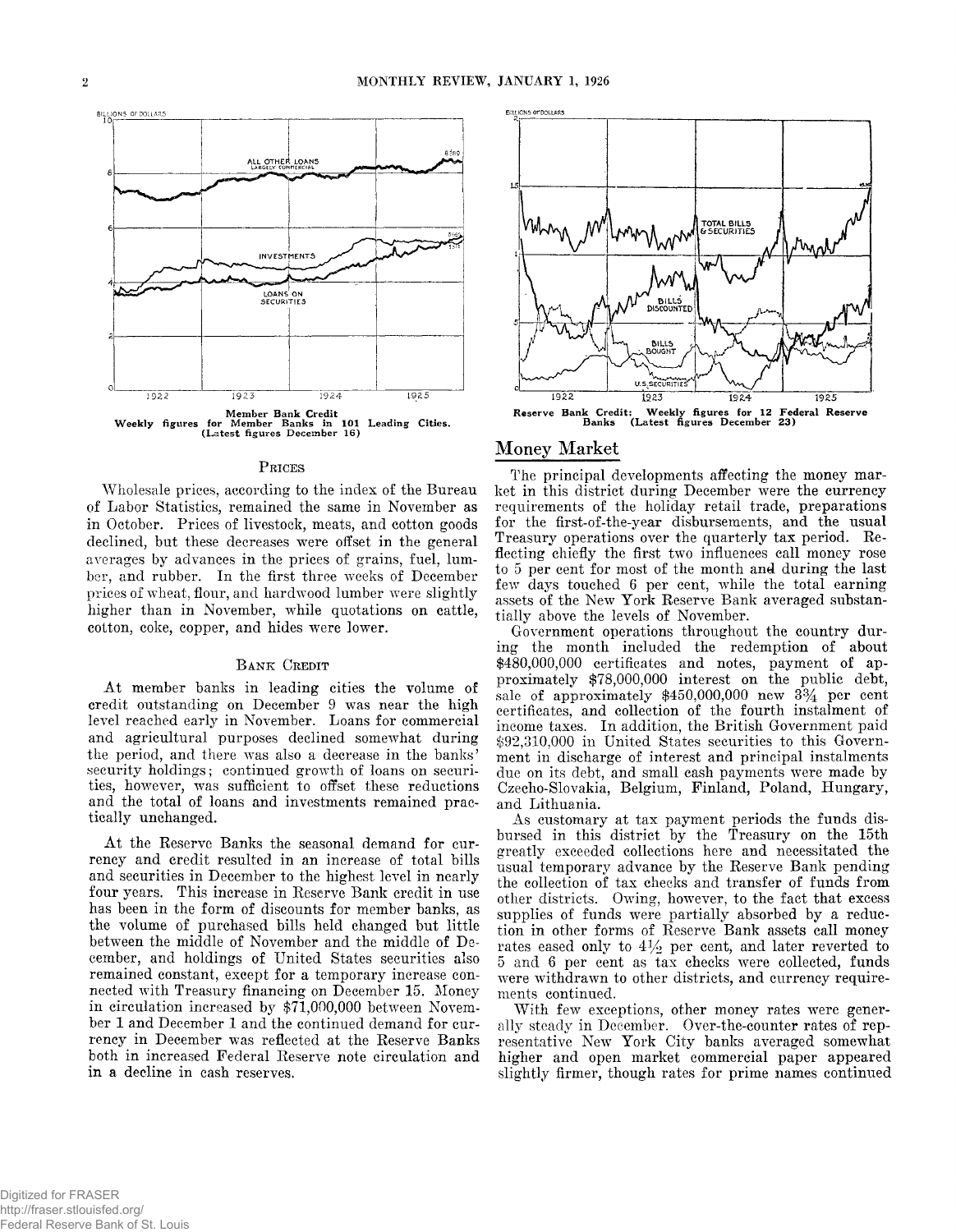to be quoted generally at  $4\frac{1}{4} - 4\frac{1}{2}$  per cent. Owing chiefly to low rates offered borrowers by banks, supplies of paper were reported as continuing small as in November when outstandings of 26 dealers declined 3 per cent to \$666,000,000, a new low point since December 1921. In the bill market firm conditions were manifest by a continued high level of dealers' portfolios but rates remained unchanged at 3% per cent on dealers' purchases of 90-day bills and  $3\frac{1}{2}$  per cent on their sales. Time loans on stock market collateral were also steady during the month at  $4\frac{7}{8}$  to 5 per cent.

The accompanying diagram comparing the present level of money rates with the trend over the past two years indicates a steady upward tendency since the low levels of 1924. That advances have been chiefly in stock market rates accompanying unusual stock market activity is shown by the rise in call loan renewals from 2 per cent to 5 and 6 per cent in contrast with increases of only about  $1\frac{1}{2}$  per cent in commercial paper and bills.



#### **Security Markets**

After the sharp decline in stock prices of November the stock market showed a firmer tendency in December, though with trading somewhat diminished in volume. Railroad stocks, which had declined but slightly, were particularly strong and reached new high levels since 1917, while industrial issues regained most of the November loss.

In the bond market, corporation securities continued firmer, and price averages generally reached or exceeded the high levels for recent years touched in June and July. U. S. Government issues were steady, as was true of most foreign issues, except French and Polish bonds, which declined accompanying weakness in exchange.

New security offerings increased during December to the largest total in recent months, due chiefly to heavier borrowing by states and municipalities, an issue of \$35,000,000 Federal Land Bank bonds, and more extensive railway financing. Foreign offerings aggregating \$81,000,000 during the first 28 days of the month were

smaller than in previous months, but brought the year's total of all foreign issues to date to \$1,283,000,000, compared with \$1,251,000,000 in 1924. The following table compares by geographical divisions all types of foreign issues, including refunding loans sold in this market in 1924 and 1925. In the case of the large volume of European securities in 1925, about one-third were of German origin.

#### **(In millions of dollars)**

| 1924              | 1925                     |
|-------------------|--------------------------|
| 587<br>238<br>235 | 668<br>244<br>223<br>148 |
|                   |                          |

## **Foreign Exchange**

After falling to \$4.8406 on December 1 sterling exchange recovered and in the latter part of the month was quoted around \$4.84%. French francs at 3.58 cents about the middle of the month reached a new low point for the present decline. Belgian francs, on the other hand, continued stabilized at slightly over  $4\frac{1}{2}$  cents, and the lira was steady at about 4.03 cents.

Swedish and Swiss rates rose above par, and Danish and Norwegian exchanges were steady at about the levels held since the advance was checked in September. Under the influence of an improving trade balance Japanese yen rose to 43% cents, the highest since March 1924. Polish exchange, on the other hand, continued weak, and Canadian exchange declined to a small discount.

## **Agreement to Purchase Belgian Bills**

As an aid to the plans which are in progress for improving the monetary position of Belgium, the Federal Reserve Bank of New York in association with other Federal Reserve Banks has indicated its readiness to cooperate with the Belgian bank of issue, the Banque Nationale de Belgique, if desired, by purchasing prime Belgian commercial bills. It is understood that offers of cooperation have also been made by the Bank of England and other European banks of issue.

# **Gold Movement**

Following heavy movements in October and November gold exports and imports at New York during the first 28 days of December were relatively small. The shipment of \$2,000,000 to Argentina and of \$1,900,000 to the Straits Settlements accounted for the greater part of the exports, while imports, according to preliminary figures, were even smaller.

For November the final figures for the country showed exports of \$24,400,000, of which \$20,000,000 went to Canada. As imports amounted to \$10,500,000, including \$3,000,000 from Japan, \$2,900,000 from Canada, and \$2,600,000 from England, there was a net gold loss for the month of \$13,900,000. This compared with **a** net import balance for October of \$22,700,000.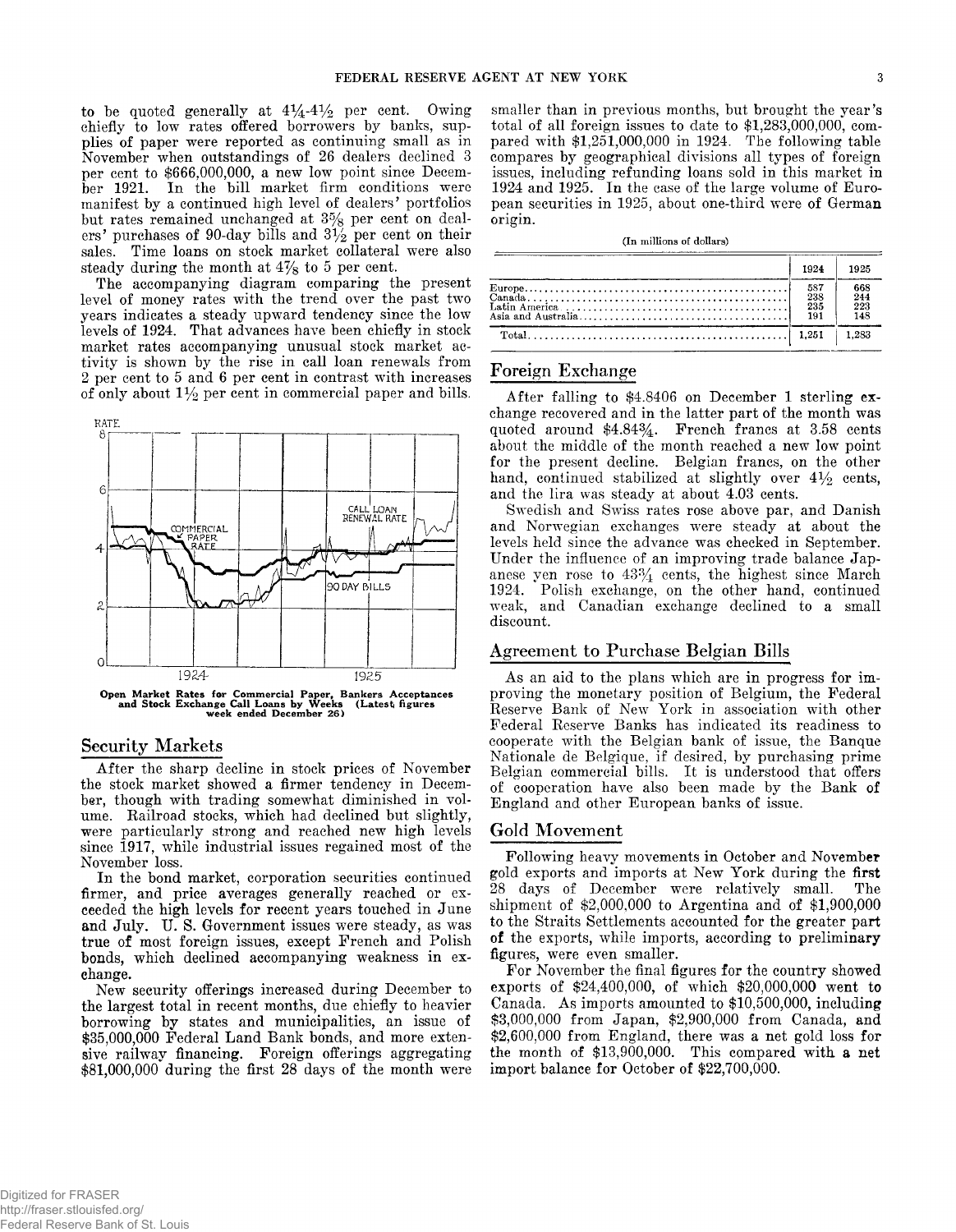## **Foreign Trade** 300

Imports of merchandise valued at \$378,000,000 in November were slightly larger than in October and \$82,000,000 above those of November last year. Exports, on the other hand, valued at \$448,000,000, were \$43,000,000 below those of October, and \$46,000,000 smaller than a year ago.

Figures thus far available on individual commodities indicated that cotton exports declined over \$36,000,000 in November from the high total of October and were \$25,000,000 below those of November 1924, while shipments of grains and grain products fell \$45,000,000 below a year ago. Imports of crude rubber and of raw silk continued to be very heavy, and were close to the highest levels ever attained.

## **Growth of Savings**

An increase of 2 billion dollars, or 9 per cent, in the volume of savings deposits of this country was reported by the Savings Bank Division of the American Bankers Association for the year ended June 30, 1925. This carried forward a rate of growth which has been remarkably uniform during the past twenty-five years, despite fluctuations in business conditions, extent of employment, wage and salary rates, and cost of living, which ordinarily might be expected to affect the growth of savings.

W hile these changes in conditions appear to have had little effect on the growth of savings deposits, they have had an important influence on the significance of savings deposits. A dollar on deposit today is very different from a dollar on deposit a few years ago, largely because of changes in the cost of living. Between 1913 and 1920 the cost of living more than doubled, which means that in 1920 a dollar in savings deposits would buy only about 50 per cent as much as a dollar in 1913. At the present time the cost of living is approximately 75 per cent above 1913, so that the present dollar in savings deposits has only about 57 per cent of the purchasing power of the 1913 dollar.

In an effort to estimate approximately the actual purchasing power of savings at different periods this bank has taken savings and time deposits of all banks, and assets of building and loan and life insurance companies and reduced them as nearly as possible to 1913 dollars. The actual and adjusted figures are shown in the accompanying diagram. While savings may take other forms not so readily measurable, such as investment in securities (particularly in the period when Liberty bonds were being bought), nevertheless the figures given illustrate in a rough sort of way for the available data the difference between nominal and real savings, particularly in the past ten years.

A further noteworthy indication of the figures is the rather general correspondence shown between the general trend of growth of real savings and of business as represented by figures for bank clearings outside of New York, which have also been adjusted to make allowance for changes in prices.



### **Employment and Wages**

While there was a seasonal slackening of outdoor work in this district in November and early December, the volume of factory employment showed a further increase notwithstanding that small reductions frequently occur at this season. Approximately 8,500 workers were added to payrolls, which brought the total number reported by the New York State Department of Labor as employed in the middle of November to 6 per cent above the summer low point and  $3\frac{1}{2}$  per cent over last year.

No important wage changes were reported in the district during the month, but demands of the New York City building trades unions for an advance from \$10.50 to \$12.00 a day at the end of this year were submitted to arbitration. Owing to fuller employment, however, average weekly earnings of factory workers reported by the State Department of Labor advanced slightly to \$28.67. As shown by the diagram on page 5, earnings are now close to the 1920 high level, while living costs, despite a moderate rise in the past year, are still considerably below this level. Factory office salaries, which advanced much more slowly than wages or the cost of living as computed by the United States Department of Labor up to 1920, continued to rise during the past year to the highest level yet reached.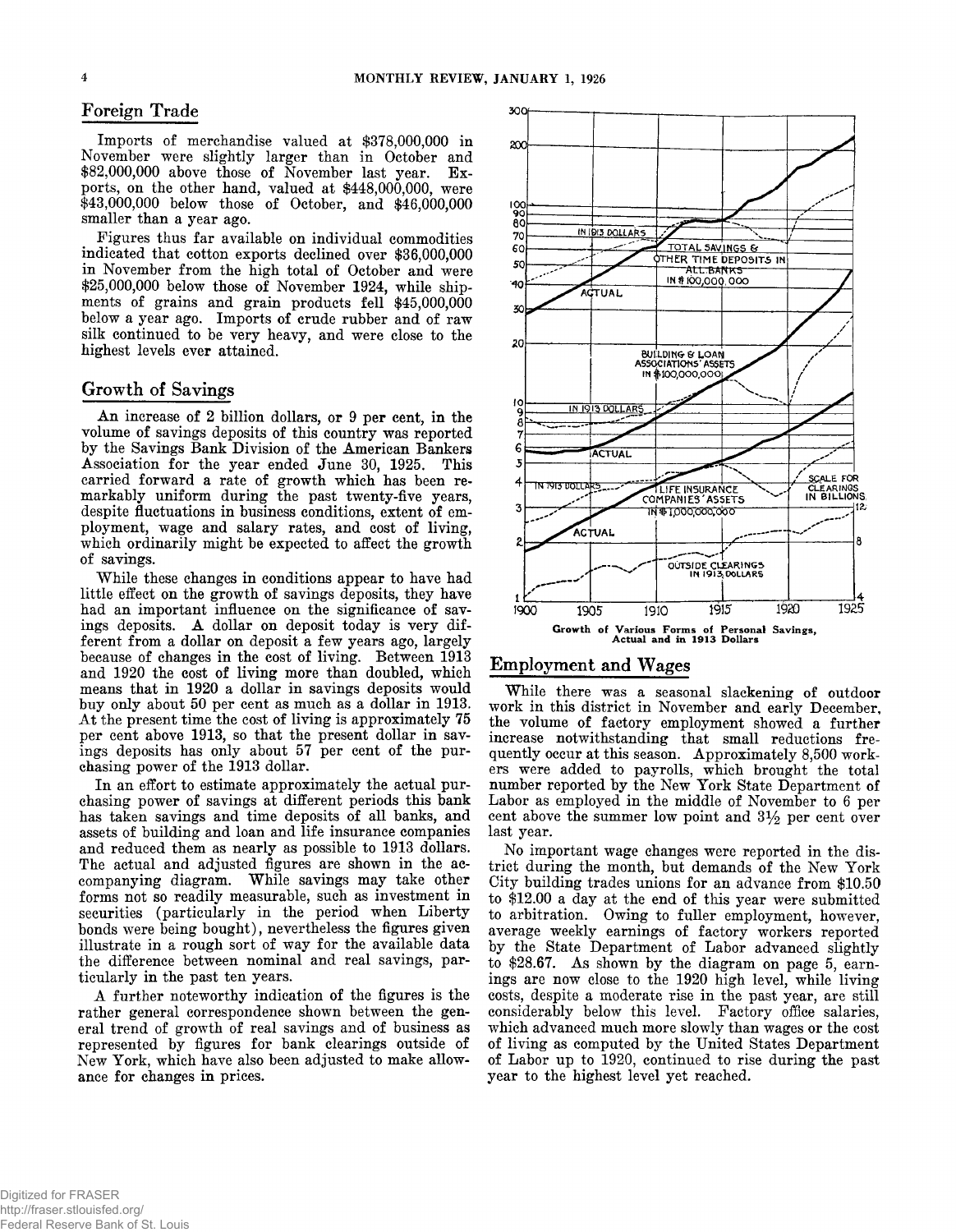

## **Production**

The expansion of industrial activity in progress since mid-summer continued in many lines in November.

The daily rate of iron and steel production increased 3 and 8 per cent, and unfilled orders of the Steel Corporation rose 470,000 tons to a level 1,100,000 tons above the summer low point. During December 3 additional furnaces were put in blast and steel operations indicated a total output for the year in excess of 44,000,000 tons, compared with 43,600,000, the previous high level reached in 1917.

**(Computed trend of past years =100 per cent)**

|                                                                                                                                                                                                                                                                                                                                                                                                                                                                | 1924                                                                                                                                                      |                                                                                                                                                                | 1925                                                                                                                                                            |                                                                                                                                                                     |
|----------------------------------------------------------------------------------------------------------------------------------------------------------------------------------------------------------------------------------------------------------------------------------------------------------------------------------------------------------------------------------------------------------------------------------------------------------------|-----------------------------------------------------------------------------------------------------------------------------------------------------------|----------------------------------------------------------------------------------------------------------------------------------------------------------------|-----------------------------------------------------------------------------------------------------------------------------------------------------------------|---------------------------------------------------------------------------------------------------------------------------------------------------------------------|
|                                                                                                                                                                                                                                                                                                                                                                                                                                                                | Nov.                                                                                                                                                      | Sept.                                                                                                                                                          | Oct.                                                                                                                                                            | Nov.                                                                                                                                                                |
| Producers' Goods<br>Pig iron<br>Steel ingots<br>Bituminous coal<br>Tin deliveries<br>Petroleum<br>Gas and fuel oil<br>$\text{Cottom consumption} \dots \dots \dots \dots \dots \dots$<br>Woolen Mill $activity^*$<br>Cement<br>Lumber<br>Leather, sole<br>Consumers' Goods<br>Cattle slaughtered<br>Calves slaughtered<br>Sheep slaughtered<br>Hogs slaughtered<br>Sugar meltings, U.S. ports<br>Cigars<br>$Cigare ttes.$<br>Tobacco, manufactured<br>Gasoline | 76<br>90<br>89<br>107<br>124<br>97<br>118<br>100<br>87<br>98<br>123<br>101<br>81<br>102<br>104<br>108<br>96<br>110<br>112<br>90<br>101<br>69<br>93<br>118 | 84<br>105<br>100<br>103<br>105<br>110<br>124<br>100<br>85<br>88<br>131<br>106<br>71<br>122<br>102<br>107<br>94<br>113<br>141<br>100<br>105<br>80<br>108<br>130 | 89<br>104<br>106<br>104<br>101<br>113<br>119<br>103<br>91<br>0.4<br>126<br>110r<br>79<br>136<br>109<br>117<br>95<br>102<br>122<br>95<br>115<br>71<br>106<br>132 | 89<br>110<br>110p<br>105<br>118<br>111<br>$\ddot{\phantom{0}}$<br>.<br>95<br>97n<br>122<br>105p<br>121<br>93<br>104<br>89<br>85<br>99<br>83<br>105<br>71<br>96<br>. |
| ${\bf Newsprint} \dots \dots \dots \dots \dots \dots \dots \dots \dots$<br>Paper, total<br>Boots and shoes<br>Anthracite coal<br>Automobile, all<br>Automobile, passenger<br>Automobile, truck                                                                                                                                                                                                                                                                 | 125<br>107<br>96<br>92<br>82<br>110<br>112<br>104                                                                                                         | 134<br>114<br>85<br>105<br>÷≉<br>126<br>117<br>163                                                                                                             | 116<br>118<br>87<br>99r<br>未未<br>169<br>179<br>128                                                                                                              | 119<br>90<br>89p<br>**<br>182<br>175<br>130                                                                                                                         |

\*=Seasonal variation not allowed for. \*\*=Strike<br>p=Prelimin**ary** 

**r=Revised**

Due partly to the stoppage of anthracite mining, bituminous coal production rose further in November to 10 per cent above the computed trend, and early in December reached highest levels since 1920. Output of beehive coke was likewise heavy and much above the levels of last year.

Cotton consumption in November, amounting to 543,000 bales, held close to the October figure, contrary to the usual seasonal tendency, with the result that this bank's index rose further to 95 per cent of the computed trend, the highest since last April. The index of woolen mill activity likewise increased, and silk consumption remained at high levels.

In the automobile industry, production of passenger cars and trucks fell below the high October figures, but remained unusually large for this season.

## **Indexes of Business Activity**

Trade and business activity was generally maintained at a high level in November, though gains were not as marked in all cases as in October. Except in New York City indexes of bank debits declined, and indexes of retail trade were also below the high levels of October.

For New York City alone the index of bank debits showed an increase. November railway traffic was likewise heavier than usual and in the first weeks of December exceeded a million cars for the first time in any December, due chiefly to heavy loadings of manufactured products and higher figures on coal and grain.

The following table gives this bank's indexes of business activity in percentages of the computed trend, after allowing for seasonal variation and, where necessary, for estimated price changes.

**\_\_\_\_\_\_\_\_\_\_\_\_\_\_\_\_ (Computed trend of past years=100 per cent) \_\_\_\_\_\_\_**

|                                                                       | 1924 | 1925  |      |      |
|-----------------------------------------------------------------------|------|-------|------|------|
|                                                                       | Nov. | Sept. | Oct. | Nov. |
| Primary Distribution                                                  |      |       |      |      |
| Car loadings, merchandise and misc                                    | 105  | 106   | 103  | 106  |
| $Car$ loadings, other                                                 | 103  | 96    | 94   | 104  |
| Wholesale trade, Second District                                      | 95   | 90    | 93   | 91   |
|                                                                       | 102  | 95    | 95   | 86 p |
| Imports                                                               | 101  | 118   | 118  | 120p |
| Grain exports                                                         | 119  | 89    | 48   | .    |
| Panama Canal traffic                                                  | 106  | 93    | 85   | .    |
| Distribution to Consumer                                              |      |       |      |      |
| Department store sales, Second Dist                                   | 101  | 102   | 106  | 99   |
|                                                                       | 104  | 94    | 99   | 99   |
| Mail order sales                                                      | 111  | 116   | 128  | 116  |
| Life insurance paid for                                               | 107  | 122   | 116  | 112  |
| Real estate transfers                                                 | 103  | 112   | 113p | .    |
| Magazine advertising                                                  | 99   | 105   | 106  | 109  |
| Newspaper advertising                                                 | 96   | 95    | 100  | 102  |
| General Business Activity                                             |      |       |      |      |
| Bank debits, outside of New York City.                                | 104  | 110   | 112  | 111  |
| Bank debits, New York City                                            | 117  | 122   | 121  | 125  |
| Bank debits, 2nd Dist. excl. N. Y. C                                  | 100  | 105   | 110  | 107  |
| Velocity of bank deposits, outside of                                 |      |       |      |      |
| New York City                                                         | 94   | 99    | 102  | 103  |
|                                                                       | 106  | 122   | 123  |      |
| Velocity of bank deposits, N.Y.C<br>Shares sold on New York Stock Ex- |      |       |      | 125  |
| $change^*$                                                            | 238  | 210   | 307  | 279  |
| Postal receipts                                                       | 94   | 103   | 104  | 99   |
|                                                                       | 100  | 110   | 113  | .    |
| Employment, N.Y. State factories                                      | 96   | 100   | 100  | 100  |
| Business failures                                                     | 102  | 97    | 97   | 102  |
| Building permits                                                      | 136  | 160   | 178  |      |
|                                                                       |      |       |      | 1669 |

\*=Seasonal variation not allowed for  $p=Preliminary$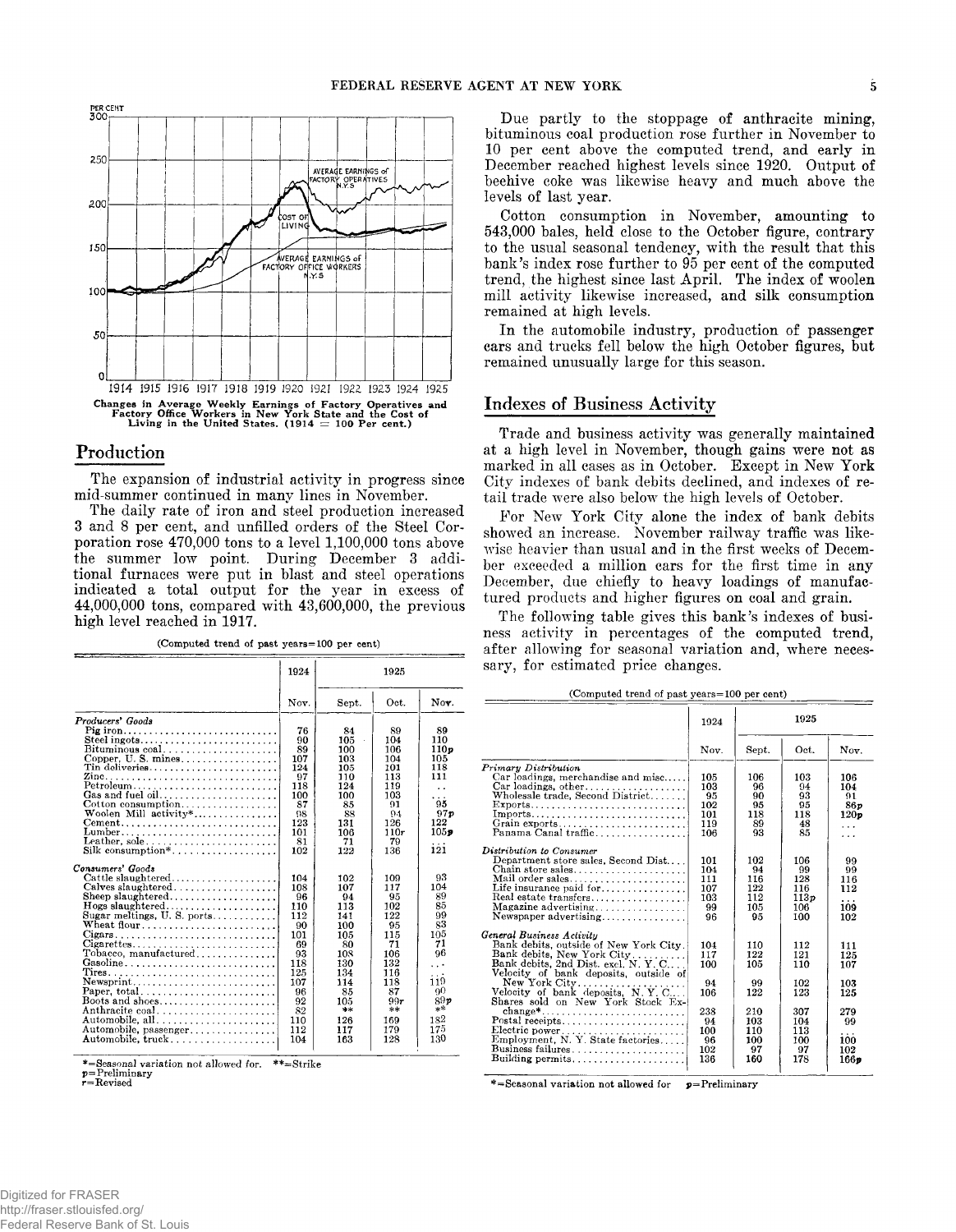# **Building**

New building undertakings in November showed a seasonal decline from October, but were approximately 25 per cent larger than in November a year ago, according to the F. W. Dodge Corporation's reports of contracts awarded and S. W . Straus & Co.'s figures of permits issued. For the year to date both records indicate a volume of construction already far in excess of the whole of last year, with the probability that final figures for the year will reach if not considerably exceed six billion dollars.

Contrary to the situation at the beginning of the year building continues to expand rapidly in New York City. Since mid-year contracts in this city have been running much above 1924 and in November a gain of 53 per cent brought the total for the eleven months in this city 9 per cent above the corresponding period of 1924. While this increase here contributed very largely to the high figures for the country, it is noteworthy that substantial gains continued to be reported in some other sections, including New England, the southeastern states, and the central west. In the Pittsburgh, northwestern, and middle Atlantic states, on the other hand, November contracts fell below last year.

The following diagram shows the widespread character of building increases during the past year, and indicates also the character of the construction. Residential building continues to lead all other types and in November amounted to 52 per cent of the total, compared with 50 in November a year ago.



**Value of Building Contracts awarded in ^ 36 States during first eleven months of Three Years (Figures in millions of dollars)**

## **Commodity Prices**

At 158 per cent of the 1913 average the Department of Labor's wholesale price average for November was unchanged from October, and 2 points lower than at the beginning of the year.

During the first three weeks of December this bank's weekly index of 20 basic commodities declined to the lowest point in more than a year, due largely to a decline in wool and to losses in corn and cotton following larger crop estimates. At 73 cents on December 19, cash corn

at Chicago was 50 cents lower than a year ago, while spot cotton in New York at 19.15 cents reached the lowest price since April 1922. Later in the month, however, there was some recovery in prices and wheat reached new high levels for the season.

The accompanying diagram shows through December 19 the movement of this bank's weekly index of American prices, together with changes in an index for British prices, which during the past year has declined steadily to the lowest point since 1922.



During November this bank's index of the general price level, including rents and wages, as well as wholesale and retail prices, remained unchanged from October at 187 per cent of the 1913 level, compared with 182 per cent in November 1924.

### **Wholesale Trade**

Sales of nearly 200 wholesale dealers in this district showed a seasonal decline of about **24 per** cent **from** October to November, but were slightly larger than a year ago.

Machine tool sales exceeded those of any November since 1920, and sales of silk goods and diamonds were the largest for the month since 1919. Substantial gains were reported also in jewelry, stationery, shoes, and hardware, and smaller gains in paper and jobbers' cotton goods.

Due, however, to the failure of grocery sales to increase, and to decreases in sales of men's and women's clothing, drugs, and commission house cotton goods, the weighted index of trade in this district was only 1 per cent above last year.

Stocks of silk goods showed a further large increase notwithstanding the heavy sales, and stocks of shoes and of jewelry and diamonds were also larger than a year ago. Stocks of cotton goods and hardware, on the other hand, continued relatively small, and grocery stocks declined below last year's level.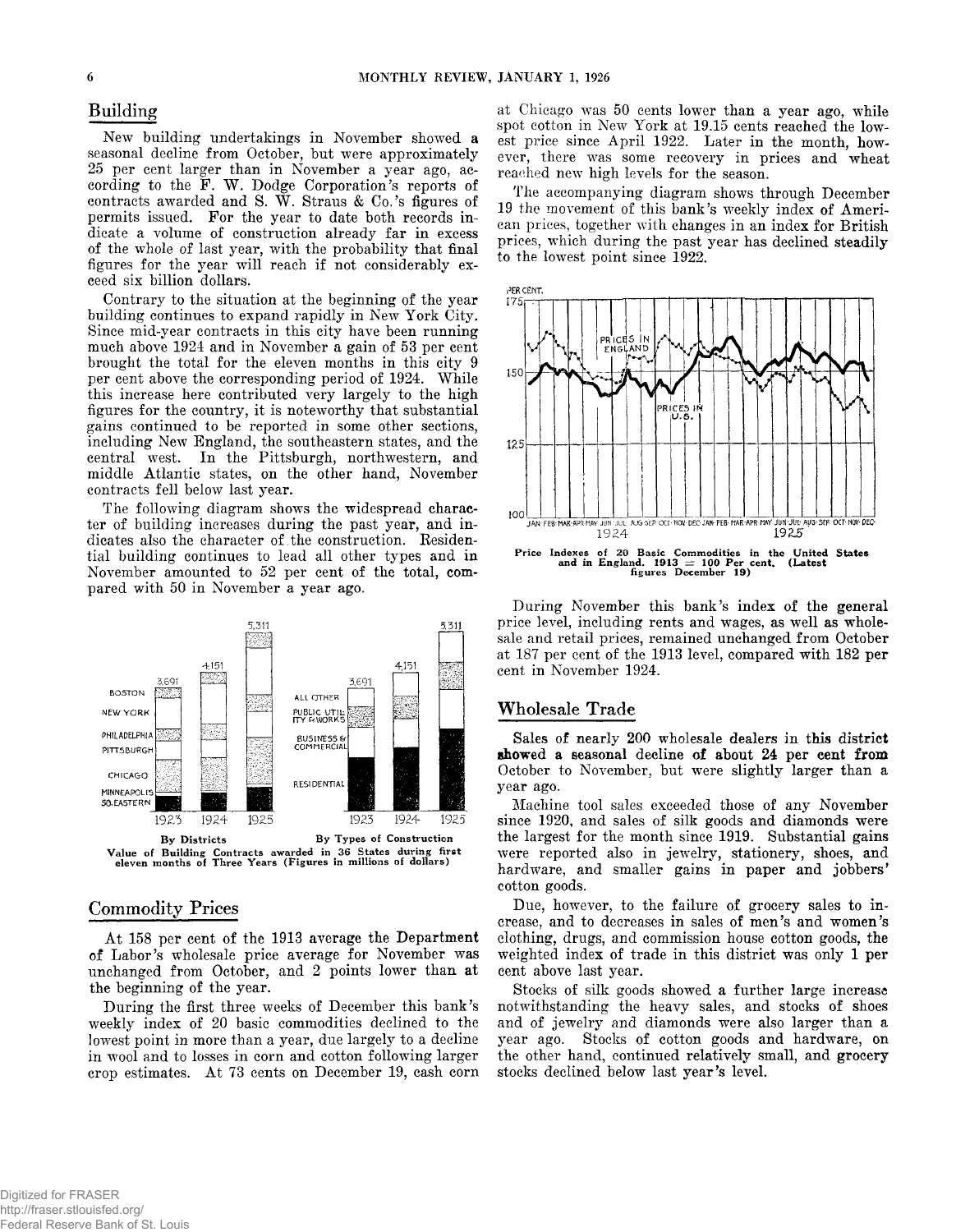|                                                                                                                                                                                                                                                                                                      |                                                                                                                                                              | Net Sales<br>Percentage Change                                                                                                                              | Stock at end of month<br>Percentage Change                                                                          |                                                                                                           |
|------------------------------------------------------------------------------------------------------------------------------------------------------------------------------------------------------------------------------------------------------------------------------------------------------|--------------------------------------------------------------------------------------------------------------------------------------------------------------|-------------------------------------------------------------------------------------------------------------------------------------------------------------|---------------------------------------------------------------------------------------------------------------------|-----------------------------------------------------------------------------------------------------------|
| Commodity                                                                                                                                                                                                                                                                                            | Nov. 1925<br>Nov. 1925<br>from<br>from<br>Oct. 1925<br>Nov. 1924                                                                                             |                                                                                                                                                             | Nov. 1925<br>from<br>Oct. 1925                                                                                      | Nov. 1925<br>from<br>Nov. 1924                                                                            |
| Groceries<br>Men's clothing<br>Women's dresses<br>Women's coats and suits<br>Cotton-Joboers<br>Cotton-Commission houses<br>Silk goods<br>$Drugs \ldots \ldots \ldots \ldots \ldots \ldots \ldots$<br>Machine tools.<br>Stationery<br>$Diamonds \ldots \ldots \ldots \ldots \ldots \ldots$<br>Jewelry | $-4.8$<br>$-44.6$<br>$-60.4$<br>$-62.4$<br>$-25.0$<br>$-11.4$<br>$-5.2$<br>$-18.0$<br>$-27.5$<br>$-12.8$<br>$-6.4$<br>$-8.1$<br>$-12.0$<br>$-16.6$<br>$+3.0$ | $+0.3$<br>$-9.4$<br>$-23.2$<br>$-22.7$<br>$+2.8$<br>$-9.5$<br>$+32.2$<br>$+13.2$<br>$-3.4$<br>$+ 5.8$<br>$+33.1$<br>$+10.9$<br>$+3.6$<br>$+30.8$<br>$+13.7$ | $+9.8$<br>1.1.1.1.1<br>1.1.1.1.1<br>.<br>$-10.2$<br>.<br>$+18.7*$<br>$-9.5$<br>.<br>$+0.1$<br>.<br>.<br>.<br>$+4.7$ | $-5.9$<br>.<br>.<br>.<br>$-9.5$<br>.<br>$+46.7*$<br>$+34.3$<br>$\mathbb{Z}$ ii'4<br>.<br>.<br>.<br>$+8.5$ |
| Weighted Average                                                                                                                                                                                                                                                                                     | $-24.2$                                                                                                                                                      | $+0.8$                                                                                                                                                      |                                                                                                                     |                                                                                                           |

**\* Stock at first of month—quantity not value.**

## **Chain Store Sales**

Following unusually heavy sales in October, chain store business showed smaller increases in November. The average increase in total sales was 12 per cent, due largely to the opening of new stores. Sales per store averaged 7 per cent smaller than a year ago, whereas in October they were 4 per cent larger.

Drug stores showed the largest gain over November of last year, both in total sales and sales per store, and sales of ten cent stores also recorded a substantial increase. In the cases of grocery, variety, and candy stores, actual sales, while larger than last year, failed to keep pace with the opening of new stores, and in tobacco and shoe stores, sales fell below last year.

| Type of Store                                                                                                                                                                                             | Percentage Change<br>November 1925 from November 1924<br>Number of<br>Total<br>Sales per<br>Sales<br><b>Stores</b><br>Store |                                                                       |                                                                        |
|-----------------------------------------------------------------------------------------------------------------------------------------------------------------------------------------------------------|-----------------------------------------------------------------------------------------------------------------------------|-----------------------------------------------------------------------|------------------------------------------------------------------------|
|                                                                                                                                                                                                           |                                                                                                                             |                                                                       |                                                                        |
| $Drug \ldots \ldots \ldots \ldots \ldots \ldots \ldots \ldots$<br>$Group, \ldots, \ldots, \ldots, \ldots, \ldots, \ldots]$<br>Variety<br>$\text{Tobase} \ldots \ldots \ldots \ldots \ldots \ldots \ldots$ | $+11.0$<br>$+23.1$<br>$+6.2$<br>$+16.1$<br>$+15.8$<br>$+14.0$<br>$+16.7$                                                    | $+17.3$<br>$+15.7$<br>$+10.7$<br>$+6.2$<br>$+3.5$<br>$-1.2$<br>$-6.1$ | $+ 5.7$<br>$-6.0$<br>$+4.3$<br>$-8.5$<br>$-10.7$<br>$-13.3$<br>$-19.5$ |
| Total                                                                                                                                                                                                     | $+20.3$                                                                                                                     | $+11.7$                                                               | $-71$                                                                  |

## **Department Store Trade**

Preliminary reports from leading department stores in New York, Brooklyn, and Newark on holiday trade from December 1 to 24 inclusive, indicate a gain of 8 per cent over December 1924, the previous high mark for department store business. Total sales for the year appear to have shown an increase of  $5\frac{1}{2}$  per cent over last year, compared with gains of  $4\frac{1}{2}$  per cent in 1924 and 8 per cent in 1923. The December increase is reported to have been rather generally distributed throughout the various departments.

In November, department store sales averaged 5 per cent larger than a year previous, following the unusually large increase of 15 per cent in October. Apparel store sales, which in October were 20 per cent ahead of that month in 1924, showed an increase of 2 per cent.

|                                                                                                                                                                                                                                                                                           | Net Sales<br>Percentage Change<br>November 1925<br>from<br>November 1924                                                          | Stock on Hand<br>Percentage Change<br>November 30, 1925<br>from<br>November 30, 1924    |
|-------------------------------------------------------------------------------------------------------------------------------------------------------------------------------------------------------------------------------------------------------------------------------------------|-----------------------------------------------------------------------------------------------------------------------------------|-----------------------------------------------------------------------------------------|
| New York<br>Buffalo<br>Rochester<br>Syracuse<br>$\text{Bridgeport} \dots \dots \dots \dots \dots \dots \dots$<br>$E$ lsewhere<br>Northern New York State<br>Central New York State<br>Southern New York State<br>Hudson River Valley District<br>Capital District<br>Westchester District | $+ 6.0$<br>$-1.7$<br>$+1.4$<br>$-8.3$<br>$+8.5$<br>$+2.7$<br>$+0.7$<br>$-13.3$<br>$+0.1$<br>$-1.0$<br>$+ 6.7$<br>$-4.0$<br>$+8.8$ | $+4.6$<br>$+6.9$<br>$-3.2$<br>$+2.3$<br>$+2.5$<br>$+ 5.1$<br>$-1.7$<br>.<br>.<br>.<br>. |
| All department stores                                                                                                                                                                                                                                                                     | $+4.9$                                                                                                                            | $+3.8$                                                                                  |
| Apparel stores<br>Mail order houses                                                                                                                                                                                                                                                       | $+2.1$<br>$+10.0$                                                                                                                 | $-1.4$                                                                                  |

Stocks of merchandise in November increased 4 per cent over a year ago, a slightly smaller increase than occurred in sales. Due apparently to the high ratio of sales to stocks in recent months, outstanding orders of the stores for merchandise showed a much smaller decline during the month than is usual at that time of year, as the accompanying diagram shows.



Sales of musical instruments and radio sets in November continued to show the largest gains over last year. Substantially larger sales were reported also in furniture and home furnishings, and in articles more or less of luxury character, such as toys and sporting goods, toilet articles and drugs, silks and velvets, and silverware and jewelry.

|                                                                  | Net Sales<br>Percentage Change<br>November 1925<br>from<br>November 1924 | Stock on Hand<br>Percentage Change<br>November 30, 1925<br>from<br>November 30, 1924 |
|------------------------------------------------------------------|--------------------------------------------------------------------------|--------------------------------------------------------------------------------------|
| Musical instruments and radio                                    | $+54.0$                                                                  | $-10.6$                                                                              |
| Toys and sporting goods                                          | $+22.7$                                                                  | $+ 5.8$                                                                              |
| Furniture                                                        | $+16.4$                                                                  | $+9.8$                                                                               |
| Toilet articles and drugs                                        | $+16.2$                                                                  | $+4.9$                                                                               |
| Linens and handkerchiefs $\ldots$ ,,,,,,,,,                      | $+14.5$                                                                  | $-2.9$                                                                               |
| Silverware and jewelry                                           | $+11.5$                                                                  | $+1.4$                                                                               |
| Books and stationery                                             | $+11.0$                                                                  | $+12.7$                                                                              |
| Luggage and other leather goods                                  | $+10.9$                                                                  | $+4.3$                                                                               |
| Silks and velvets                                                | $+10.9$                                                                  | $-10.2$                                                                              |
| Shoes                                                            | $+8.1$                                                                   | $+1.8$                                                                               |
| <b>Home furnishings</b>                                          | $+7.2$                                                                   | $-1.4$                                                                               |
|                                                                  | $+7.1$                                                                   | $+12.5$                                                                              |
| Men's furnishings                                                | $+6.4$                                                                   | $+4.5$                                                                               |
| $\text{Cottom goods.} \dots \dots \dots \dots \dots \dots \dots$ | $+3.8$                                                                   | $+12.7$                                                                              |
| Women's and Misses' ready-to-wear                                | $+1.8$                                                                   | $-4.0$                                                                               |
| Women's ready-to-wear accessories                                | $-0.4$                                                                   | $+0.5$                                                                               |
| Men's and Boys' wear                                             | $-5.3$                                                                   | $+6.0$                                                                               |
|                                                                  | $-18.5$                                                                  | $+11.6$                                                                              |
| Miscellaneous                                                    | $+5.1$                                                                   | $-5.1$                                                                               |